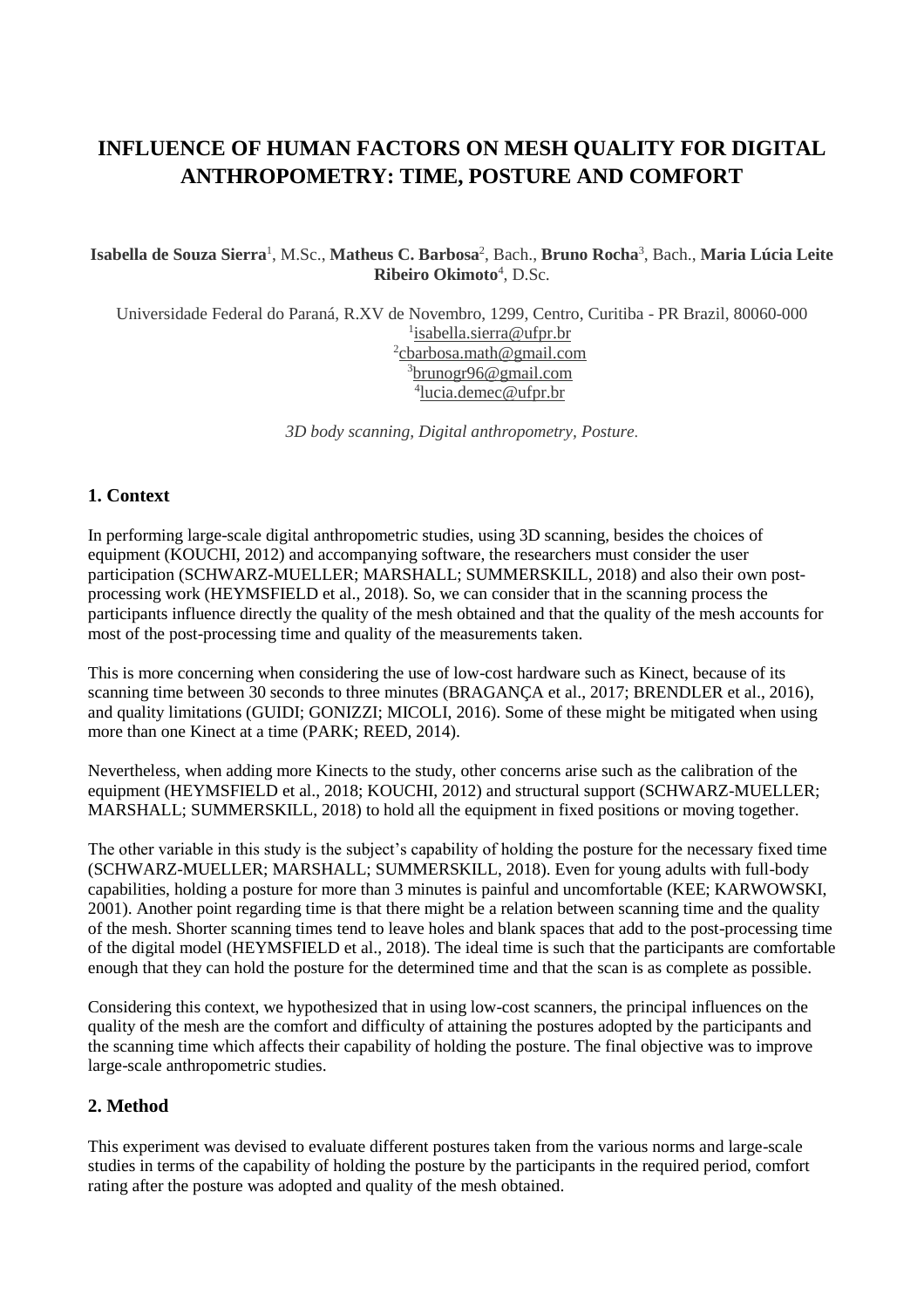The experiment was the following, first, the participants were presented the tasks and were asked to sign consent agreements. After they signed, they were scanned three times, one in each posture (Figure 1) in random order. The participant stood on the platform and the scanners were turned around them manually. The order of postures and number of turns was randomized to avoid biases such as tiredness and learning. After each scan, the participants were asked to answer a comfort scale level (SHACKEL; CHIDSEY; SHIPLEY, 1969).



Font: The authors (2019).

At the end of the experiment we graded each scan using the MAP protocol that quantifies the quality of the mesh obtained and tabulated the times and comfort scales (SHACKEL; CHIDSEY; SHIPLEY, 1969). At the same time, we also did the REBA (HIGNETT; MCATAMNEY, 1997) and RULA (MCATAMNEY; CORLETT, 1993) analysis of the postures.

The scanning platform used works with 3 Kinects 360 (MICROSOFT, 2019). The platform is constructed in metal bars and wood surfaces with 3D printed holders for the Kinects that can be height adjusted manually. The platform radius is one meter. The scanning software used was RecFusion (RECFUSION, 2019) and the mesh cleaner was Meshmixer (AUTODESK, 2019).

The sample was composed of sixteen participants (6 females and 10 males) from a convenience sample. They all signed consent agreements to participate. Their ages varied from 24 to 60 and were all able-bodied with no medical constraints that hindered their ability to hold the postures asked. In total, we took 48 scans (three for each participant).

#### **3. Results and discussion**

There seems to be a greater influence of the posture on the mesh quality than time in mesh quality. Even though the time with two turns of the platform was 40% greater, the increase in mesh quality did not justify the extended period, improving only 2.5 points. This leads us to believe that the mesh problems were related to the limitations of the equipment and the posture selected other than the time the participant held the posture.

The first posture gave the best mesh quality, firstly because it was not touching the body and did not weld the area and secondly because it is an easier posture to hold. The worst posture, the second, gave the worst mesh quality, because of the difficulty of holding the arm extended in the front of the body, making it sway, and hindering the closing of the mesh. Also, for people with arm length greater than the maximum size of the platform, part of the arms and the head, were not scanned.

The other problem with the mesh quality was the calibration which hindered the quality of some scans. This could have been corrected at the time but we opted not to do so to demonstrate that this can occur. For actual anthropometric studies, this problem can be avoided, or corrected, with the recalibration of the scanners every so often. The MAP score can be used to determine whether the scan should be remade or not.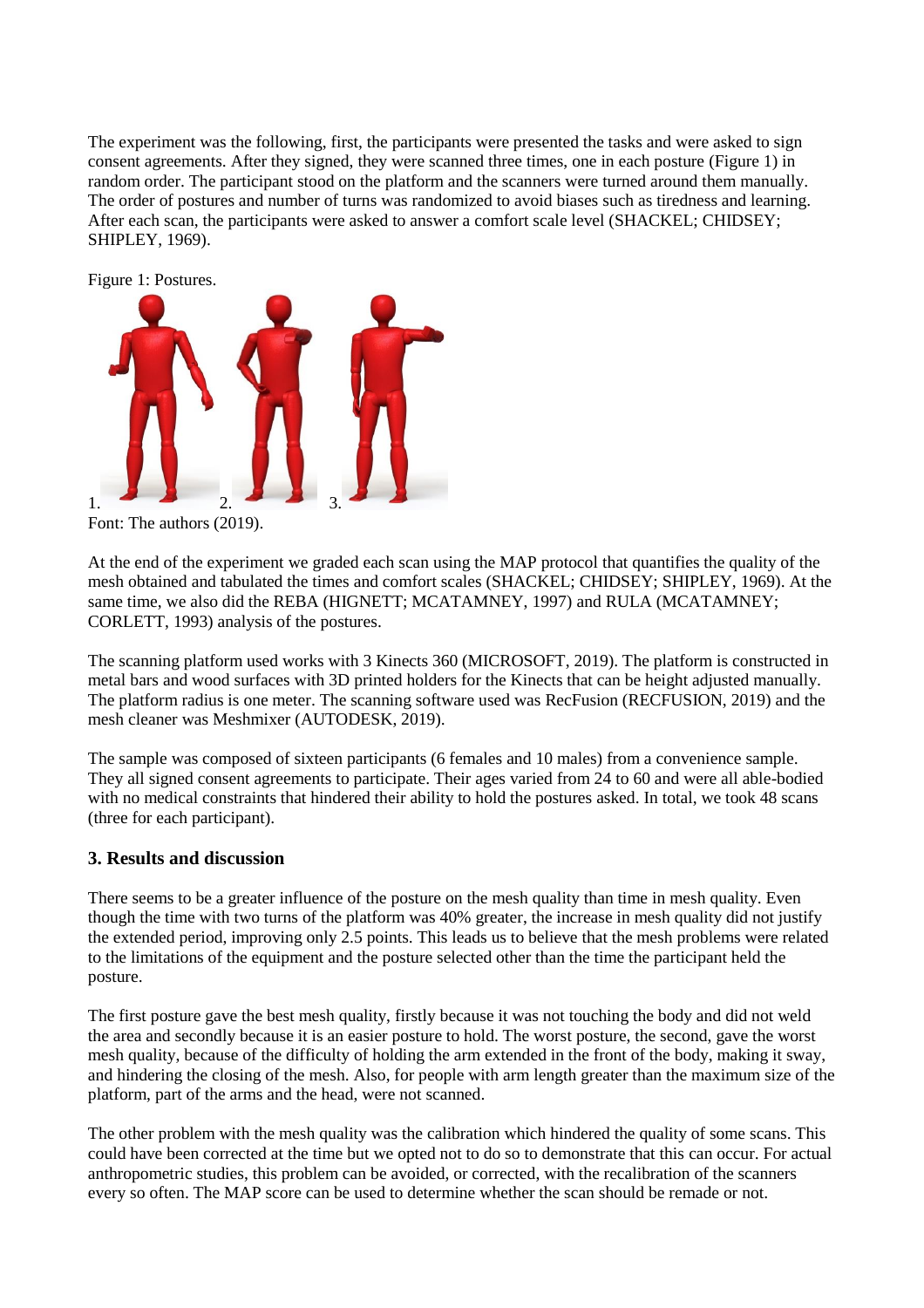The participant's comfort, as predicted, was influential on the quality of the scans. Some, even with reporting of having no preconditions that could deter them from holding the position had difficulty and reported great levels of discomfort. This was not related to age and was probably a cause of some musculoskeletal distress from before the scans or overall lower pain threshold.

All postures were considered to be of medium risk, the scores are related to the time of static maintenance of the posture and extension of unsupported limbs which caused that, despite the lack of vibrations and weights, the neutral position of the legs and the upright posture of the trunk, the postures were still considered medium risk. The main ergonomic concern is the position of the arms extended in front and on the side of the body.

Most of the problems encountered can be corrected with the use of appropriate clothing, changes to the scanning platform such as variable lengths and heights and changes to the protocol, especially for the calibration of the scanners. To expedite the process for a greater number of participants, they could be divided into height percentiles before the scanning and scanned into groups with appropriate platform lengths for the size of the participants.

Finally, we were able to choose the best posture (Posture 1) which was the one that gave the best mesh quality and that was also the most comfortable for the participants so they could hold it longer.

### **4. Conclusion**

With this experiment, we discovered that the postures adopted had more influence on the quality of the mesh, then the time and the number of turns to do the scanning. This proved that our hypothesis was correct especially for the effect the posture had on the quality of the mesh.

Comfort, although being a subjective matter, was useful for discussing and choosing between the postures. Even for the small sample, there were conflicting results that would probably be verified with greater samples. The other measures such as quality, ergonomic assessment and time were also effective in analyzing the data and easily collected.

Because of the variability added when dealing with different people, and because of the influence these people might be for the quality of the overall study they should always be carefully considered. Also, participant safety and well-being must be one of the first considerations when devising an experiment.

Finally, this work, while answering our questions about experiment conditions can also be a guideline for the preparation and verification of other experimental configurations regarding subject participation.

## **5. References**

AUTODESK. **Meshmixer 3.5**. Disponível em: http://www.meshmixer.com/. 05 set. 2019.

BRAGANÇA, S. et al. Validation study of a Kinect based body imaging system. **Work**, v. 57, n. 1, p. 9-21, 2017.

BRENDLER, C. F. et al. Uso da digitalização 3D do corpo humano para desenvolvimento de produtos personalizados: Análise comparativa entre os scanners Artec EVA e o Kinect. **Estudos em Design**, v. 24, n. 2, p. 24-43, 2016.

CHOI, S.; ASHDOWN, S. P. 3D body scan analysis of dimensional change in lower body measurements for active body positions. **Textile Research Journal**, v. 81, n. 1, p. 81-93, 2011.

GUIDI, G.; GONIZZI, S.; MICOLI L. 3D capturing performances of low-cost range sensors for mass-market applications. In: INTERNATIONAL ARCHIVES OF THE PHOTOGRAMMETRY, REMOTE SENSING AND SPATIAL INFORMATION SCIENCES, 23, 2016, Prague. **Anais** […].